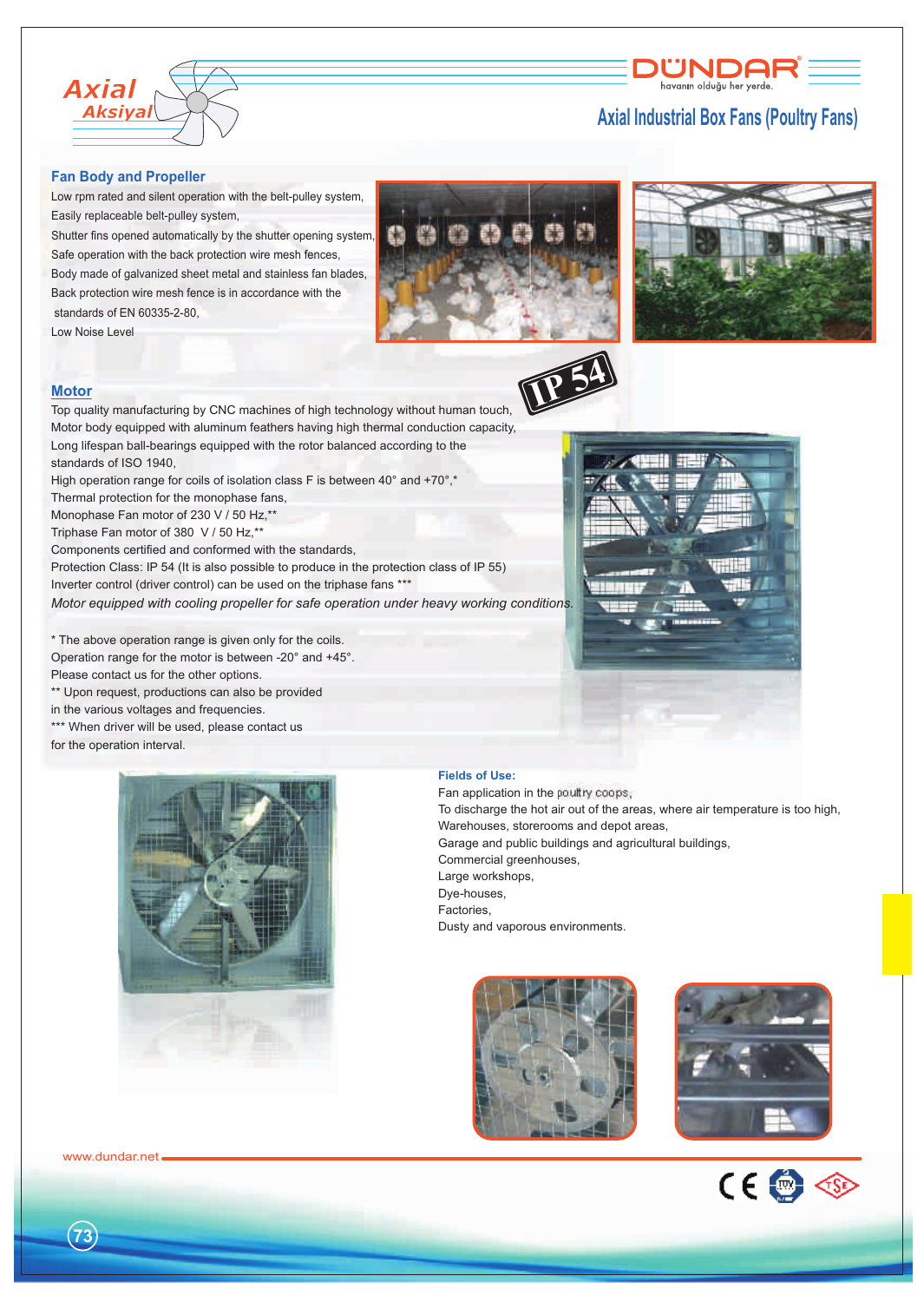

# **Axial Industrial Box Fans (Poultry Fans)**



# **Technical Data**

|               |              |        |      | MAX.    |         |       |
|---------------|--------------|--------|------|---------|---------|-------|
| <b>MODEL</b>  | Volt $(V)$   | r.p.m. | w    | $m^3/h$ | mm H, O | dB(A) |
| <b>KF 100</b> | 400 V~50 Hz. | 630    | 550  | 18000   |         | 67    |
| <b>KF 125</b> | 400 V~50 Hz. | 440    | 1100 | 44000   | 16      | 78    |





# $\circ$

- F



## **Important Information:**

Product data and technical values may vary according to the operation location and conditions.All of the data given here in have been measured according to standards of TSE and EC norms Noise level measurements have been taken at a distance of 1,5 m from the related product. The recommended lifespanis 10 years.All of our products are certified with the guaranty certificate approved by the Ministry of Industry. Guaranty period is 2 years.

|                       | С    |     | ØD   | <b>Package Dimensions</b>     | <b>Gross Weight</b> |  |  |  |  |
|-----------------------|------|-----|------|-------------------------------|---------------------|--|--|--|--|
| <b>KF100</b>          | 955  | 405 | 800  | $1000 \times 1000 \times 410$ | 60                  |  |  |  |  |
| <b>KF 125</b>         | 1380 | 430 | 1235 | 1385 x 1385 x 435             | 90                  |  |  |  |  |
| Dimensions are in mm. |      |     |      |                               |                     |  |  |  |  |



**74**